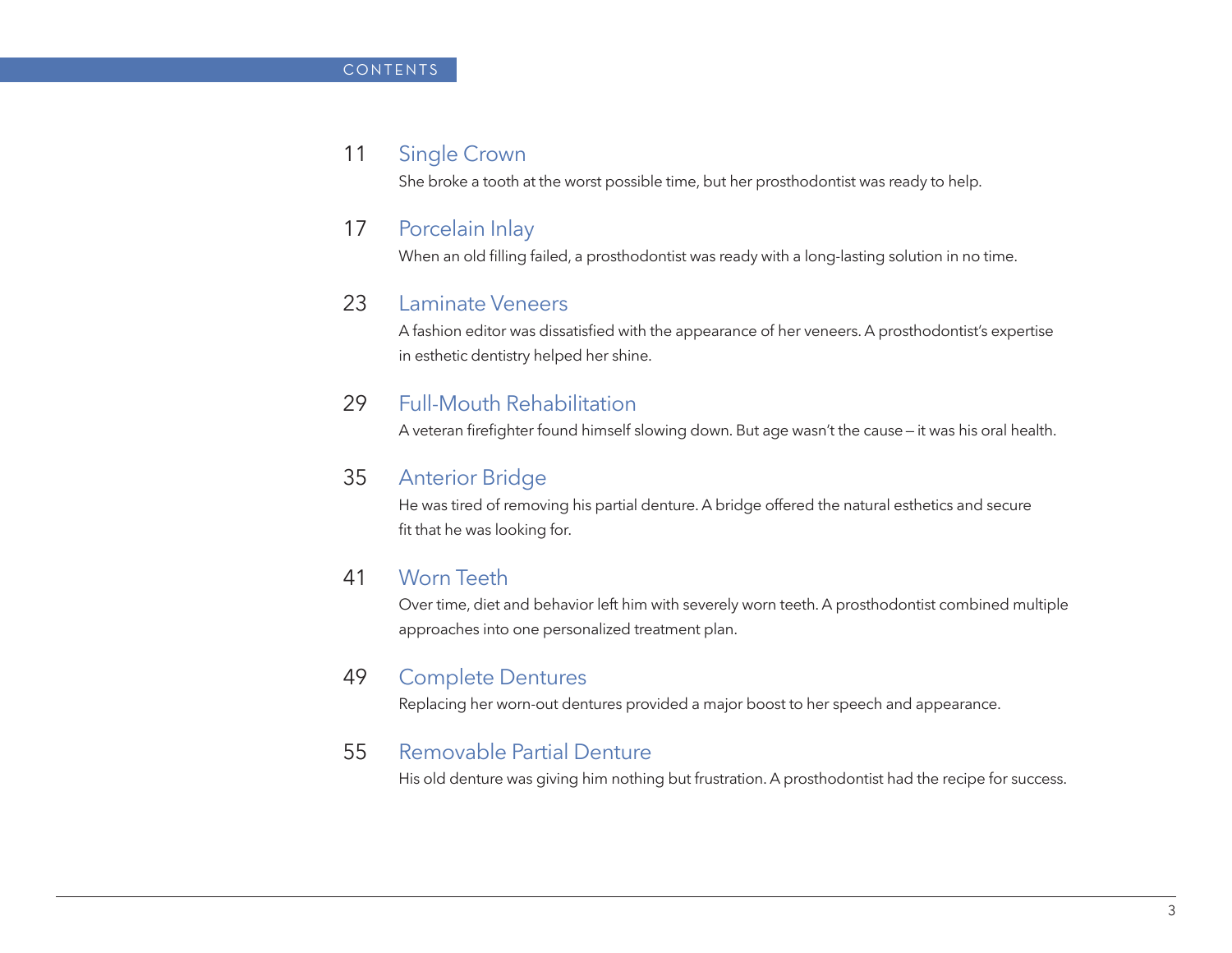#### 61 Immediate Dentures

She needed dentures, but the demands of her career meant that she couldn't go without teeth for any length of time.

# 67 Implant-Supported Overdenture

Dissatisfied with her existing dental work, she made a remarkable transformation with the help of a prosthodontist.

# 73 Implant-Supported Removable Partial Denture

With failing implants and a fixed income, she thought she had to settle for a shaky bite. But a prosthodontist knew how to help.

#### 79 Implant-Supported Overdenture with Bars

Tired of her old, fake-looking denture, she discovered new possibilities with her prosthodontist.

85 Implant Fixed Partial Denture & Implant-Supported Removable Partial Denture A prosthodontist's treatment plan helped this athlete get the nutrition he needed.

# 93 Single Anterior Implant Crown

When she needed a new crown, she didn't want to follow someone else's script. A prosthodontist knew how to deliver a crown that looked like it belonged to her from the beginning.

# 99 Single Posterior Implant Crown

His fractured tooth had to be removed, but it didn't have to put the rest of his teeth at risk, thanks to the precision of a prosthodontist.

# 105 Restoring Congenitally Missing Teeth

Born with a rare genetic disorder, she assumed she had to live with missing and misshapen teeth until a treatment plan opened the door to a new life.